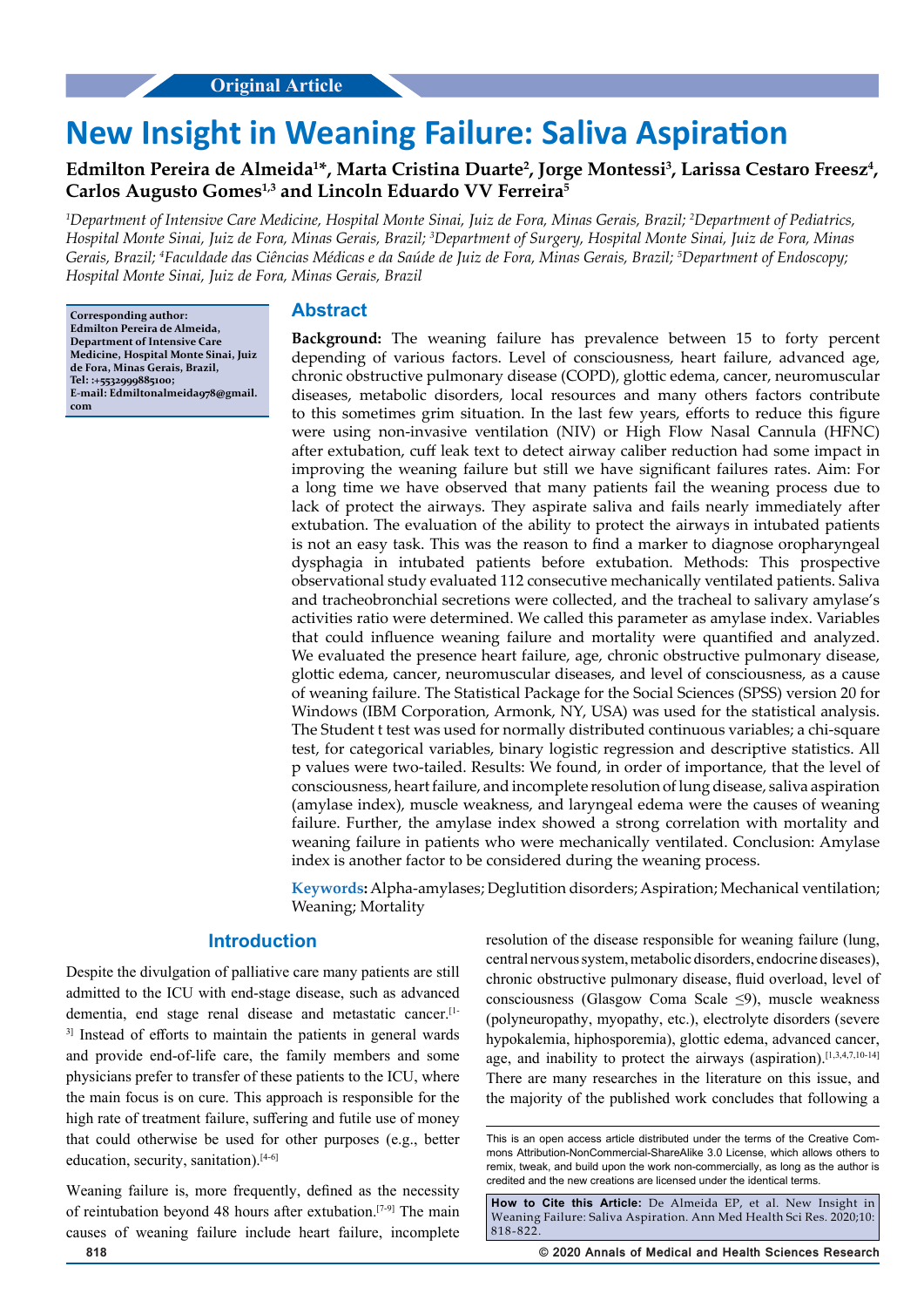set protocol leads to better outcomes than using a traditional approach.[7,8,14-16]

The critically ill requires ventilator support for failure, impairment of the respiratory pump due to neuromuscular conditions, serious cardiac dysfunction, fluid overload, metabolic disorders or coma.[5,10-13,17-20]

Complications (e.g., critical care acquired weakness, catheterrelated bloodstream infection, acute kidney injury, delirium, or ventilator-associated pneumonia) may unintentionally increase the duration of ventilation, of which approximately 40% is spent on weaning. These complications are associated with the lung disease, parameters chosen to ventilate the patients, age and duration of mechanical ventilation, including time spent in the weaning process. $[4,7,14,20,21]$  Although rapid and safe discontinuation of mechanical ventilation should be the objective for the majority of patients, both premature and unreasonably delayed extubation occur, leading to adverse outcomes.[7,9,14]

The evaluation of the ability for airway protection is very subjective.<sup>[9,11,21]</sup> There is a driving need for an objective tool to evaluate airway protection.

Our main objective was to investigate the tracheal to salivary amylase's ratio greater than 0.1, what we called amylase's index, to diagnose micro aspiration and investigate the impact on weaning failure if the test was positive.

#### **Material and Methods**

Between April 2014 and June 2017, we prospectively studied a cohort of 112 patients undergoing mechanical ventilation, due to various etiologies, for more than 48 hours. This observational study was conducted at a 33-bed private general intensive care unit affiliated to the Monte Sinai Hospital, Juiz de Fora, Brazil. Data were retrieved in electronic hospital's medical records. Written informed consent was obtained from the legal guardians of the patients prior to their enrolment in this study. We evaluated:

- Clinical and demographic data: sex, age, race, mortality (ICU, in-hospital, 30-day, and 6-month mortality), stroke, tracheal stenosis, decannulation rate, dementia, Glasgow Coma Scale-GCS, metabolic coma;
- Laboratorial data: brain natriuretic peptide[BNP] , sodium, potassium, magnesium, acid–base balance, endocrine function (thyroid-stimulating hormone, free T4), tracheal to salivary amylase's ratios activities;
- Image and others: Echocardiography, chest x-ray, computerized tomography, vacumanometry, leak test (flow after cuff deflation).

We used a traditional weaning protocol that includes: 1. FiO2 of 40% with PO2 equal or greater than 200 mmHg; 2. PEEP 7 cm  $H_2O$ ; 3. GCS equal or greater than 8; 4. Evidence of improvement of pulmonary function; 5. Hemodynamic stability (mean arterial pressure of 65 mmHg) without or with low-dose

vasoactive drugs); 6. Normal metabolic profile (pH, base excess, sodium, potassium, magnesium, phosphorus); 7. Subjective evaluation of airway-protection ability (absence of drooling, mastication, strong cough reflex); 8. Negative leak test; 9. Absence of inadequately controlled withdrawal syndrome; 10. Vacumanometry greater than −20 cm H2O; and 11. No planned anesthesia administration on the same day as the SBT.

Saliva and tracheal secretions were collected using a tool used to collect tracheobronchial secretions.

Tracheal secretions were obtained by aspirating through the endotracheal tube. The cutoff values were based in a previous study conducted in patients without dysphagia.[23]

After collecting saliva and tracheobronchial secretions to dose amylase's activities the collected specimens were homogenized and sent to the hospital laboratory as a homogenized solution, composed of 0.2 ml of specimen and 0.8 ml to saline. This was necessary because of the high viscosity of salivary and tracheobronchial secretions, which prevents their use in their natural states. After the dosage was determined, the laboratory values were corrected by a factor of 5. Alpha-Amylase activities were determined using (2-chloro-4-nitrophenyl)-β-1, 4-galactopiranomaltoside as the substrate. Amylase index was defined as the ratio between the tracheobronchial and salivary amylase's activities. The total amylase activity was measured using commercially available kits.

The study was approved by the Committee on Ethical Research of the Faculdade de Ciências Médicas e da Saúde de Juiz de Fora with protocol number 697.187 June, 2012. The institutional ethics committee reviewed this study protocol and approved the study. This study was conducted in accordance with the principles of the Declaration of Helsinki and other guidelines on ethical research in human subjects.

#### **Statistical analysis**

The Statistical Package for the Social Sciences (SPSS) version 20 for Windows (IBM Corporation, Armonk, NY, USA) was used for the statistical analysis. The Student t test was used for normally distributed continuous variables; a chi-square test, for categorical variables; descriptives statistics were used to obtain frequences. All p values were two-tailed.

### **Results**

We enrolled a total of 112 patients after reviewing their medical records.

Our study population was predominantly Caucasian, male, with a high prevalence of heart failure, neurogenic coma, dementia and elderly patients. Probably it explains the failure rate we found [Table 1].

The indications for mechanical ventilation were respiratory failure (n=39; 38%), neurogenic coma (n=32; 29%), heart failure (n=26; 23%), metabolic coma (n=8; 7%), chronic obstructive pulmonary disease (COPD; n=4; 5%), shock (n=2; 2%) and others (n=5; 4.47%) [Table 2].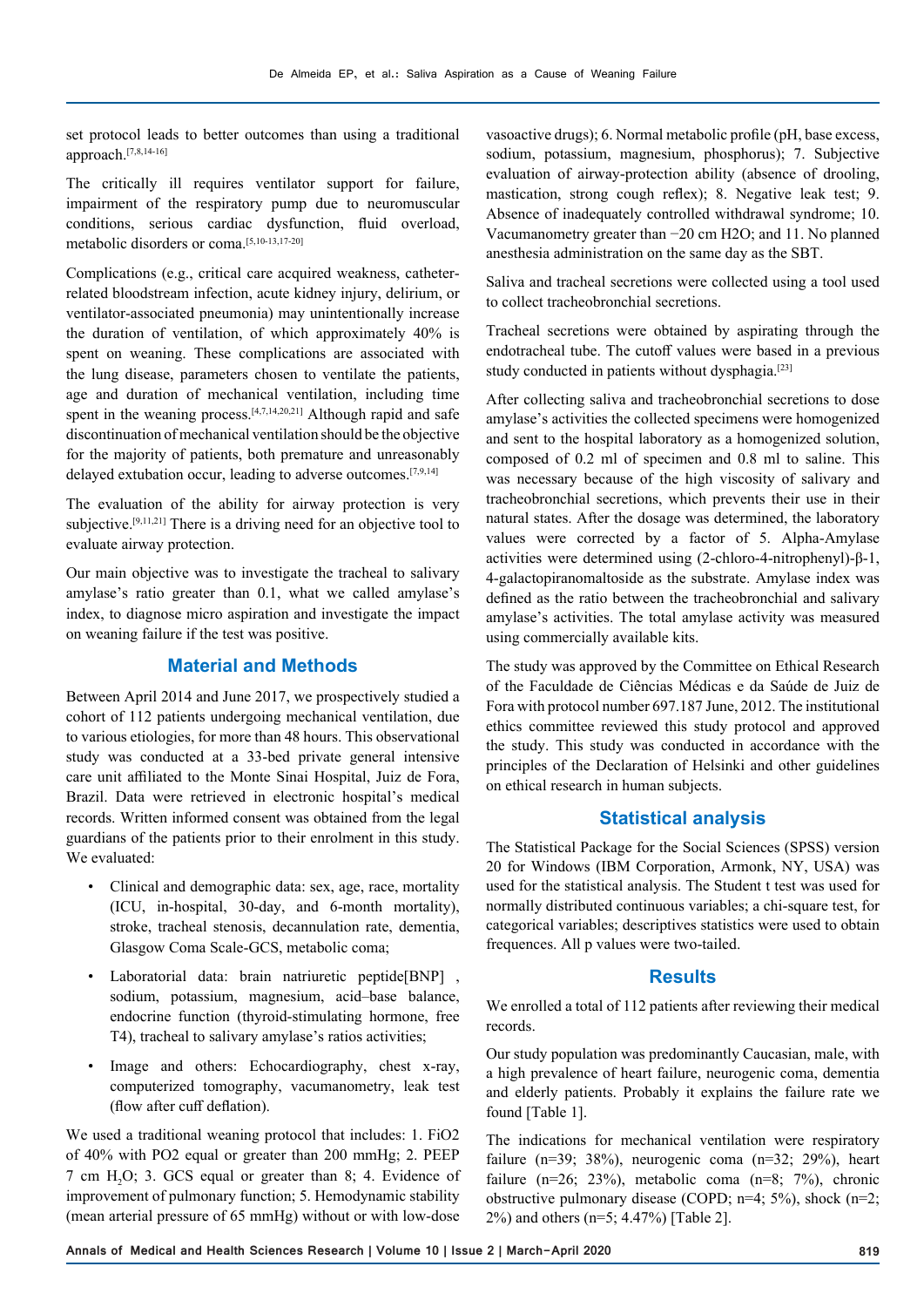The rate of weaning failure was very high in our study sample: 72/112 patients (64%) experienced weaning failure in the first spontaneous breathing trial (SBT). After exclusion of the patients in coma (40/112; 36%), the net failure rate decreased to 28%.

The causes of weaning failure included heart failure (n=25; 22.3%), pulmonary disease (n=19; 17%), saliva aspiration  $(n=10; 9\%)$ , myasthenia  $(n=4; 3.6\%)$ , and laryngeal edema  $(n=4; 3.6\%)$  and others conditions  $(n=10; 14\%)$ .

Saliva aspiration diagnosed through the amylase index was the third cause of weaning failure [Table 3].

Continuous variables that were associated with weaning failure in univariate analysis were tracheal amylase, tracheal to salivary amylase's ratios, C - reactive protein (CRP) and Brain Natriuretic Peptide (BNP) [Table 4].

We conducted a logistic binary regression for variables, including age 70 years or older, heart failure, metabolic disorders, and COPD. We found age greater than 70 years, heart failure; metabolic disorders and COPD obtained statistical significance as causes of weaning failure [Table 5 and Table 6].

| Table 1: Demographic and clinical characteristics of the study<br>population. |                  |  |  |
|-------------------------------------------------------------------------------|------------------|--|--|
| <b>Characteristics</b>                                                        | Frequency, n (%) |  |  |
| Caucasian                                                                     | 84% (94/112)     |  |  |
| Male gender                                                                   | 47% (52/112)     |  |  |
| 30-day mortality                                                              | 16% (18/112)     |  |  |
| <b>ICU mortality</b>                                                          | 28.6% (32/112)   |  |  |
| In-hospital mortality                                                         | 37.5% (42/112)   |  |  |
| 6-month mortality                                                             | 32% (36/112)     |  |  |
| Heart failure                                                                 | 56% (63/112)     |  |  |
| Stroke                                                                        | 25% (28/112)     |  |  |
| Neurogenic coma                                                               | 31% (35/112)     |  |  |
| Dementia                                                                      | 37.5% (42/112)   |  |  |
| Metabolic coma                                                                | 7% (8/112)       |  |  |
| Tracheostomy                                                                  | 52% (58/112)     |  |  |
| Critical illness                                                              | 37.5% (42/112)   |  |  |
| Decannulation                                                                 | 17% (19/112)     |  |  |
| Tracheal stenosis                                                             | 8% (9/112)       |  |  |
|                                                                               |                  |  |  |
| Table 2: Indications of mechanical ventilation                                |                  |  |  |

| Table 2: Indications of mechanical ventilation. |                |  |
|-------------------------------------------------|----------------|--|
| <b>Variables</b>                                | Frequency's    |  |
| Respiratory failure                             | 34.8% (39/112) |  |
| Neurogenic coma                                 | 28.6% (32/112) |  |
| Heart failure                                   | 23.2% (26/112) |  |
| Metabolic coma                                  | 1.(8/112)      |  |
| Chronic obstructive pulmonary disease           | 4.5% (5/112)   |  |
| Shock                                           | 1.8% (2/112)   |  |

| Table 3: Causes of weaning failure. |                  |  |  |
|-------------------------------------|------------------|--|--|
| Causes                              | Frequency, n (%) |  |  |
| Heart failure                       | 64% (72/112)     |  |  |
| Pulmonary disease                   | 17% (19/112)     |  |  |
| Oropharyngeal dysphagia             | 9% (10/112)      |  |  |
| Myasthenia                          | $3.6\%$ (4/112)  |  |  |
| Laryngeal edema                     | $3.6\%$ (4/112)  |  |  |

| Table 4: Continuous variables versus weaning failure. |                |             |      |
|-------------------------------------------------------|----------------|-------------|------|
| <b>Variables</b>                                      | <b>Failure</b> | Non-failure | р    |
| Age (years)                                           | 70             | 67          | 0.18 |
| Tracheal amylase (IU/L)                               | 27,592         | 15.4131     | 0.02 |
| Tracheal /salivary amylase's ratios                   | 0.61           | 0.38        | 0.02 |
| C-reactive protein                                    | 103            | 86          | 0.01 |
| Brain natriuretic peptide (pg/mL)                     | 812            | 544         | 0 08 |

**Table 5: Logistic regression for age, heart failure, metabolic disturbances, and chronic obstructive pulmonary disease.**

| Variables                                                                         | р    |
|-----------------------------------------------------------------------------------|------|
| Age >70 years                                                                     | 0.02 |
| Heart failure                                                                     | 0.04 |
| Metabolic disturbances                                                            | 0.06 |
| COPD                                                                              | 0.01 |
| $\sim$ nn<br>a bandar da sa bandar da daba da sa dalawa da sa sa sa 19 da da da d |      |

COPD, chronic obstructive pulmonary disease

| Table 6: Causes of death.      |                     |  |  |
|--------------------------------|---------------------|--|--|
| Causes                         | Frequency, n (%)    |  |  |
| Chronic myocardial dysfunction | 17.9% (20/112)      |  |  |
| Sepsis                         | 17.9% (20/112)      |  |  |
| Respiratory failure            | $0.9\%$ (1/112)     |  |  |
| Others                         | $1.8\%$ ( $2/112$ ) |  |  |

#### **Discussion**

In this study, we studied the causes of weaning failure, and identified heart failure as the leading cause, followed by incomplete resolution of pulmonary disease and saliva aspiration diagnosed using tracheal to salivary amylase's ratios activities equal or greater than 0.1(amylase index). The amylase index was the third cause (9%) of weaning failure.

We identified as high risk of weaning failure the presence of heart failure (60%);age greater than 70 years old (66%), tracheal to salivary ratio equal or greater than 0.1 (60%) and obstructive pulmonary disease . Using binary logistic regression, we found that heart failure, age over 70 years, metabolic disorders, and COPD were statistically significant markers of weaning failure. [4,19,20,24,25] Even excluding coma we had a high failure rate which is explained by very older patients included in this study and consequently the presence of cardiac disfunction and dementia, a population in whom is frequent the lack of reflex to protect the airways. On exclusion of the patients in coma (40/112; 36%), the net weaning failure rate decreased to 28%. This result is in agreement with reports in the literature.<sup>[2,12,15]</sup>

We observed high rates of ICU, 30-day, 6-month, and in-hospital mortality rate that was different according to the etiology, age, comorbidities.[1-3,24]

Moreover, age, stroke, dementia, neurogenic coma were the main characteristics associated with mortality. Myocardial dysfunction and sepsis were the main causes of mortality, although respiratory failure was directly responsible for only one patient's death.

Weaning failure have a wide variation from 13 to forty percent depending on the cause of failure and the phase of the beginning process; if it is after discontinuing sedation or after putting the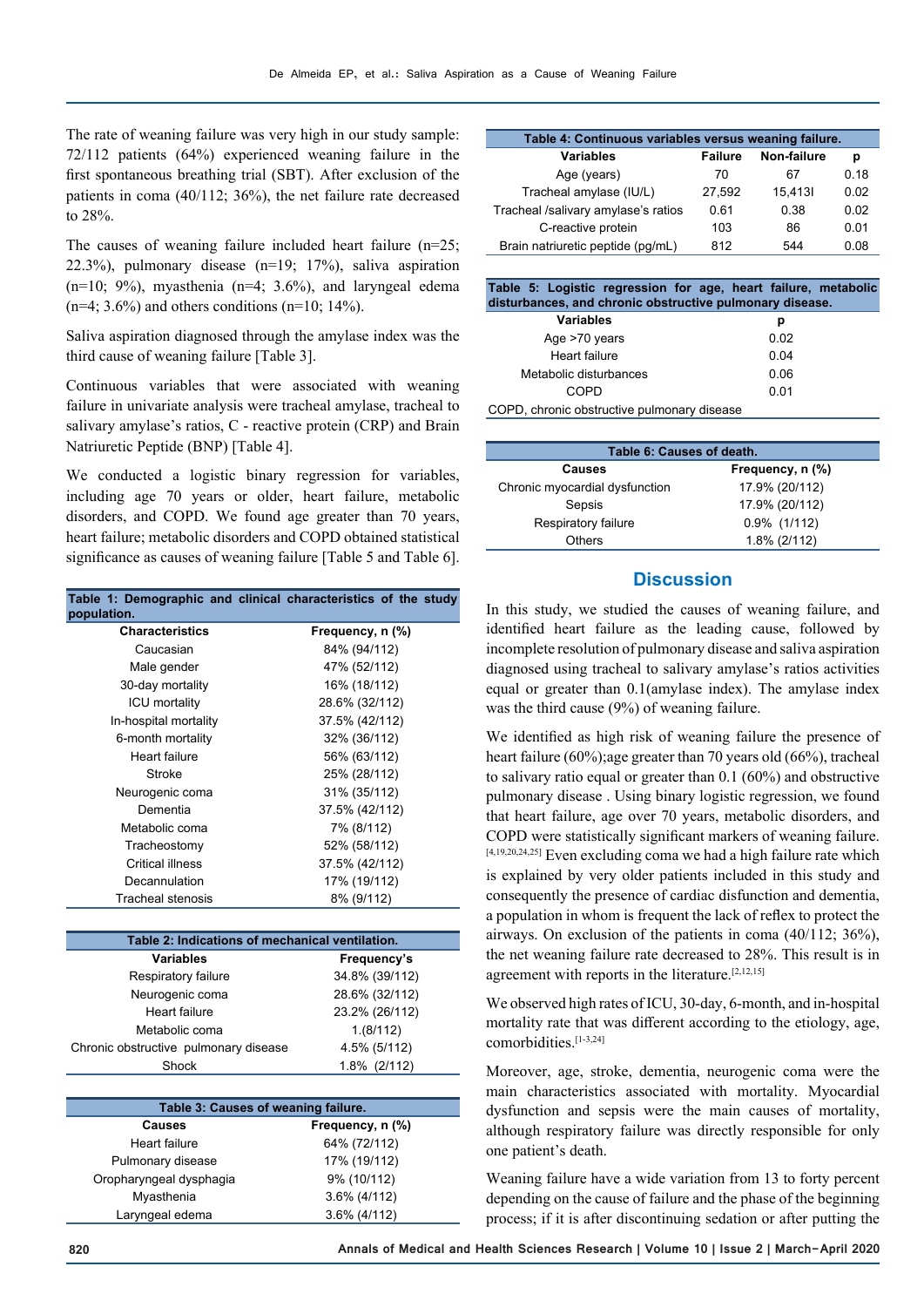patients to breath according to a weaning protocol.<sup>[1-3,9-11,15]</sup> We have to emphasize that the prognosis , complications and mortality are associated with the duration of the whole process. If the extubation is premature resulting on reintubation the mortality rate is 4 to 9 times than usual and if the duration is greater than necessary the number of ventilation associated complications is amplified.<sup>[9]</sup> To reduce the wasting time in weaning due this factors some strategies were adopted by researchers in this field:

- Creating protocol called protocolized weaning
- Using Noninvasive ventilation or high flow nasal cannula after extubation
- Optimizing cardiac function, airway resistance, muscle function

Even doing so we still have at least 14% (14/100) of weaning failure.<sup>[2]</sup>

Saliva aspiration could be a cause of weaning failure that is very difficult to evaluate in intubated patients.<sup>[26,27]</sup> The usual method to make this diagnose in this specific population is through scintigraphic methods, but this is cumbersome and caries a risk because one's have to transport the patient do radiology department.[27]

Very few researchers have used amylase to diagnose saliva aspiration. Pecora pioneered the use of tracheal amylase and salivary activity to predict a worsening of infection when these parameters were high.[28] Weiss used a cutoff point of 191 IU/L to predict the development of pneumonia in patients on mechanical ventilation.[29] Filloux found that 1832 IU/L was the better cutoff value for tracheal amylase based on a study in twelve volunteers [26] Dewavrin used pepsin activity greater than 220 pg/mL as a comparative parameter to diagnose saliva aspiration.[27] However, the drawback of this study was that pepsin is a marker of gastric to lung aspiration.[31]

In 1995, Nandapalan used a value of tracheal amylase of 1.125I U/L as a reference and dose amylase on days 1, 2 and 3 after a tracheostomy, and he found that patients in whom amylase's activities increase from 1 to the third day had a poor prognosis. [31]

Clark found that high amylase levels were associated with lung infection and worse prognosis.[32]

It is very important to recognize the inability to protect the airways before extubation to taken measures with the objective to reduce weaning failure. We could use medications (anticholinergic drugs), a protocolized physiotherapy including chest wall mobilization, secretion removal, cough function training, early mobility, manual hyperinflation and inspiratory muscle training and even performing tracheostomy in high risk patients.[9,18]

To the best of our knowledge, there is no published work on the use of the amylase index as a marker of weaning failure. We hope that others researchers try to replicate our work to confirm or refuse ours data.

## **Conclusion**

The amylase index had a strong correlation with mortality and weaning failure in patients who were on mechanical ventilation.

## **Limitations**

This study has a few limitations. Our single-center study had a small study sample. Moreover, the absence of any comparative groups detracts from the validity and generalizability of the findings of this study. Future research is necessary to validate these findings through a comparative approach that evaluate weaning success on the basis of the traditional protocol, measures to reduces salivary secretion, and tracheostomy to justify the inclusion of the amylase index in a weaning protocol to reduce weaning failures.

## **Competing Interests**

The authors declare that they have no competing interests.

#### **References**

- 1. Hsiue EH, Lee PL, Chen YH, Wu TH, Cheng CF, Cheng KM, et al. Weaning outcome of solid cancer patients requiring mechanical ventilation in the intensive care unit. J Formos Med Assoc. 2019;118:995-1004.
- 2. Huang C. How prolonged mechanical ventilation is a neglected disease in chest medicine: a study of prolonged mechanical ventilation based on 6 years of experience in Taiwan. Ther Adv Respir Dis, 2019;13:1753466619878552.
- 3. Huaringa AJ, Francis WH. Outcome of invasive mechanical ventilation in cancer patients: Intubate or not to intubate a patient with cancer. Journal of critical care. 2019;50:87-91.
- 4. Ghauri SK, Javaeed A, Mustafa KJ, Khan AS. Predictors of prolonged mechanical ventilation in patients admitted to intensive care units: A systematic review. International journal of health sciences. 2019;13:31.
- 5. Borjaille CZ, Hill AD, Pinto R, Fowler RA, Scales DC, Wunsch H. Rates of mechanical ventilation for patients with dementia in Ontario: a populationbased cohort study. Anesthesia & Analgesia. 2019;129:e122-e125.
- 6. Kaier K, Heister T, Motschall E, Hehn P, Bluhmki T, Wolkewitz M. Impact of mechanical ventilation on the daily costs of ICU care: a systematic review and meta regression. Epidemiology & Infection. 2019;147.
- 7. Navalesi P, Bruni A, Garofalo E, Biamonte E, Longhini F, Frigerio P. Weaning off mechanical ventilation: much less an art, but not yet a science. Annals of translational medicine. 2019;7:S353.
- 8. Fan L, Su Y, Elmadhoun OA, Zhang Y, Zhang Y, Gao D, et al. Protocoldirected weaning from mechanical ventilation in neurological patients: a randomised controlled trial and subgroup analyses based on consciousness. Neurological research. 2015;37:1006-1014.
- 9. Li J, Scott JB, Duan J, Liu K, Fink JB. More than just a screen to liberate from mechanical ventilation: treat to keep extubated? Annals of translational medicine. 2019;7:S338.
- 10. Chigurupati K, Gadhinglajkar S, Sreedhar R, Nair M, Unnikrishnan M, Pillai M. Criteria for postoperative mechanical ventilation after thymectomy in patients with myasthenia gravis: A retrospective analysis. Journal of cardiothoracic and vascular anesthesia. 2018;32:325-330.
- 11. Cinotti R, Bouras M, Roquilly A, Asehnoune K. Management and weaning from mechanical ventilation in neurologic patients. Annals of translational medicine. 2018;6.
- 12. Liu J, Shen F, Teboul JL, Anguel N, Beurton A, Bezaz N, et al. Cardiac dysfunction induced by weaning from mechanical ventilation: incidence, risk factors, and effects of fluid removal. Critical care 2016;20:369
- 13. de Boisanger L. Outcomes for patients with Guillain-Barre syndrome